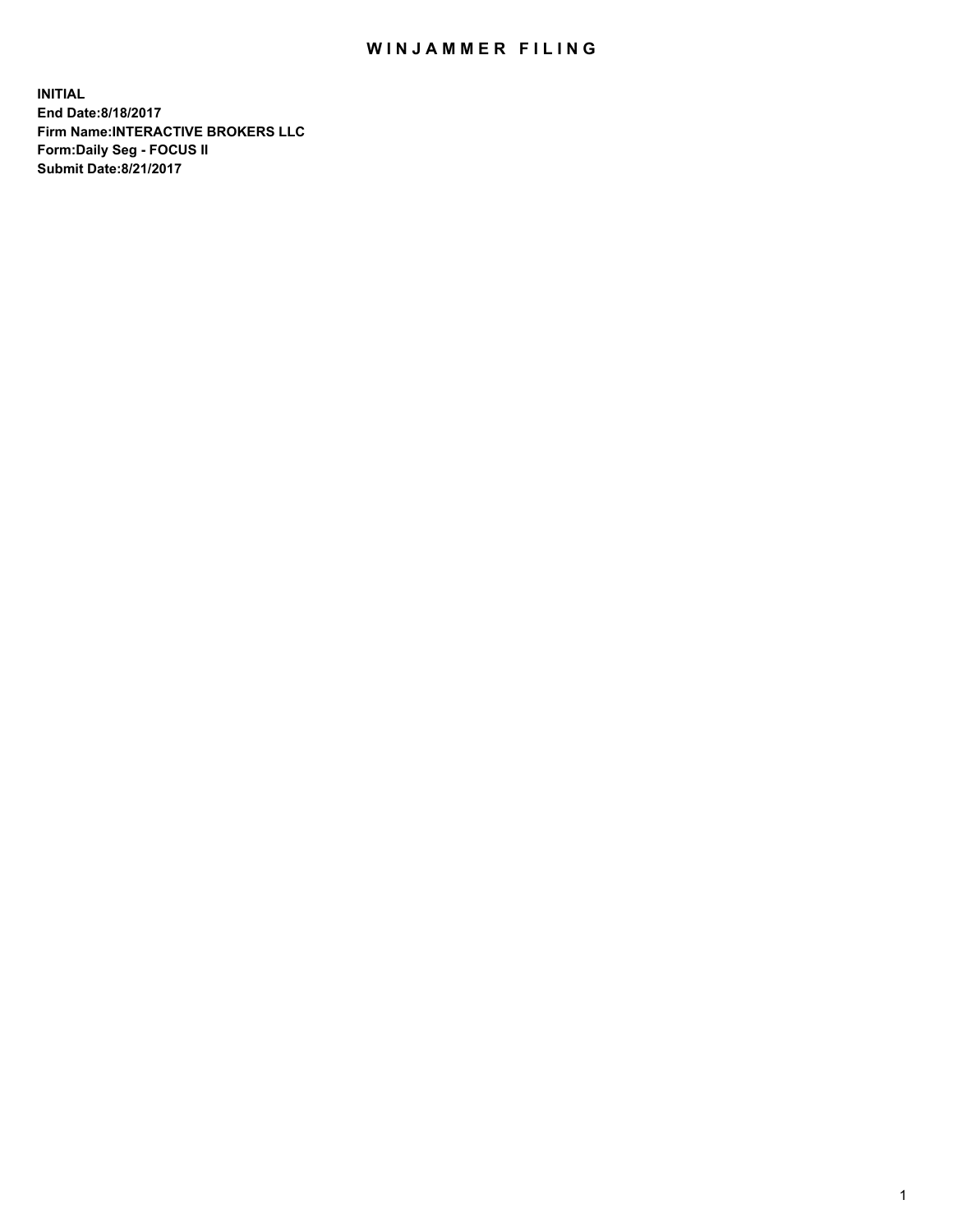## **INITIAL End Date:8/18/2017 Firm Name:INTERACTIVE BROKERS LLC Form:Daily Seg - FOCUS II Submit Date:8/21/2017 Daily Segregation - Cover Page**

| Name of Company<br><b>Contact Name</b><br><b>Contact Phone Number</b><br><b>Contact Email Address</b>                                                                                                                                                                                                                          | <b>INTERACTIVE BROKERS LLC</b><br>James Menicucci<br>203-618-8085<br>jmenicucci@interactivebrokers.c<br>om |
|--------------------------------------------------------------------------------------------------------------------------------------------------------------------------------------------------------------------------------------------------------------------------------------------------------------------------------|------------------------------------------------------------------------------------------------------------|
| FCM's Customer Segregated Funds Residual Interest Target (choose one):<br>a. Minimum dollar amount: ; or<br>b. Minimum percentage of customer segregated funds required:%; or<br>c. Dollar amount range between: and; or<br>d. Percentage range of customer segregated funds required between:% and%.                          | $\overline{\mathbf{0}}$<br>0<br>155,000,000 245,000,000<br>0 <sub>0</sub>                                  |
| FCM's Customer Secured Amount Funds Residual Interest Target (choose one):<br>a. Minimum dollar amount: ; or<br>b. Minimum percentage of customer secured funds required:%; or<br>c. Dollar amount range between: and; or<br>d. Percentage range of customer secured funds required between:% and%.                            | $\overline{\mathbf{0}}$<br>$\overline{\mathbf{0}}$<br>80,000,000 120,000,000<br>00                         |
| FCM's Cleared Swaps Customer Collateral Residual Interest Target (choose one):<br>a. Minimum dollar amount: ; or<br>b. Minimum percentage of cleared swaps customer collateral required:% ; or<br>c. Dollar amount range between: and; or<br>d. Percentage range of cleared swaps customer collateral required between:% and%. | $\overline{\mathbf{0}}$<br>$\overline{\mathbf{0}}$<br>0 <sub>0</sub><br><u>00</u>                          |

Attach supporting documents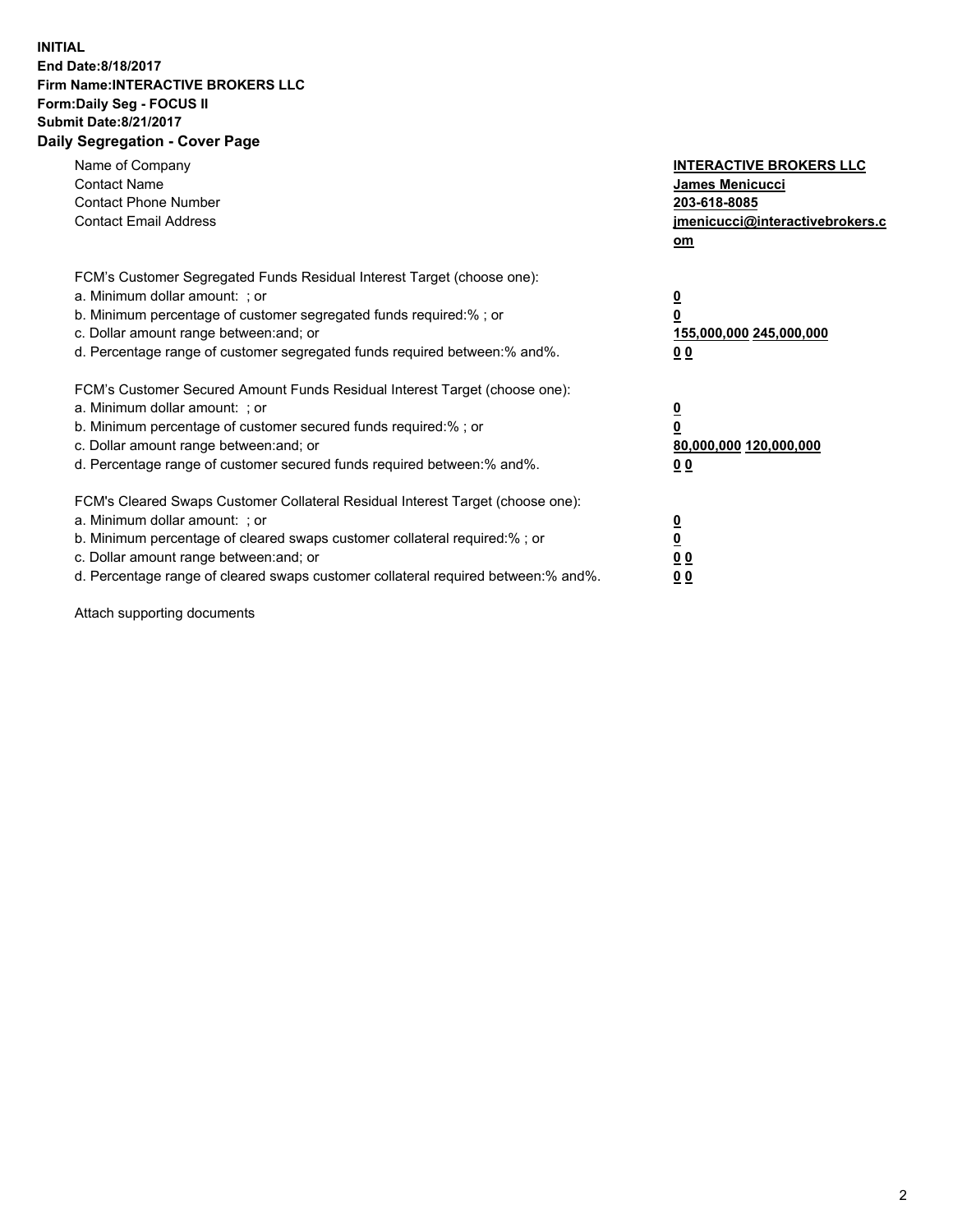## **INITIAL End Date:8/18/2017 Firm Name:INTERACTIVE BROKERS LLC Form:Daily Seg - FOCUS II Submit Date:8/21/2017**

|     | <b>Daily Segregation - Secured Amounts</b>                                                  |                                  |
|-----|---------------------------------------------------------------------------------------------|----------------------------------|
|     | Foreign Futures and Foreign Options Secured Amounts                                         |                                  |
|     | Amount required to be set aside pursuant to law, rule or regulation of a foreign            | $0$ [7305]                       |
|     | government or a rule of a self-regulatory organization authorized thereunder                |                                  |
| 1.  | Net ledger balance - Foreign Futures and Foreign Option Trading - All Customers             |                                  |
|     | A. Cash                                                                                     | 368,374,823 [7315]               |
|     | B. Securities (at market)                                                                   | $0$ [7317]                       |
| 2.  | Net unrealized profit (loss) in open futures contracts traded on a foreign board of trade   | -9,598,895 [7325]                |
| 3.  | Exchange traded options                                                                     |                                  |
|     | a. Market value of open option contracts purchased on a foreign board of trade              | 47,370 [7335]                    |
|     | b. Market value of open contracts granted (sold) on a foreign board of trade                | -31,120 [7337]                   |
| 4.  | Net equity (deficit) (add lines 1.2. and 3.)                                                | 358,792,178 [7345]               |
| 5.  | Account liquidating to a deficit and account with a debit balances - gross amount           | 11,562 [7351]                    |
|     | Less: amount offset by customer owned securities                                            | 0 [7352] 11,562 [7354]           |
| 6.  | Amount required to be set aside as the secured amount - Net Liquidating Equity              | 358,803,740 [7355]               |
|     | Method (add lines 4 and 5)                                                                  |                                  |
| 7.  | Greater of amount required to be set aside pursuant to foreign jurisdiction (above) or line | 358,803,740 [7360]               |
|     | 6.                                                                                          |                                  |
|     | FUNDS DEPOSITED IN SEPARATE REGULATION 30.7 ACCOUNTS                                        |                                  |
| 1.  | Cash in banks                                                                               |                                  |
|     | A. Banks located in the United States                                                       | 71,535,587 [7500]                |
|     | B. Other banks qualified under Regulation 30.7                                              | 0 [7520] 71,535,587 [7530]       |
| 2.  | Securities                                                                                  |                                  |
|     | A. In safekeeping with banks located in the United States                                   | 343,828,940 [7540]               |
|     | B. In safekeeping with other banks qualified under Regulation 30.7                          | 0 [7560] 343,828,940 [7570]      |
| 3.  | Equities with registered futures commission merchants                                       |                                  |
|     | A. Cash                                                                                     | $0$ [7580]                       |
|     | <b>B.</b> Securities                                                                        | <u>0</u> [7590]                  |
|     | C. Unrealized gain (loss) on open futures contracts                                         | 0 [7600]                         |
|     | D. Value of long option contracts                                                           | $0$ [7610]                       |
|     | E. Value of short option contracts                                                          | 0 [7615] 0 [7620]                |
| 4.  | Amounts held by clearing organizations of foreign boards of trade                           |                                  |
|     | A. Cash                                                                                     | $0$ [7640]                       |
|     | <b>B.</b> Securities                                                                        | $0$ [7650]                       |
|     | C. Amount due to (from) clearing organization - daily variation                             | 0 [7660]                         |
|     | D. Value of long option contracts                                                           | $0$ [7670]                       |
|     | E. Value of short option contracts                                                          | 0 [7675] 0 [7680]                |
| 5.  | Amounts held by members of foreign boards of trade                                          |                                  |
|     | A. Cash                                                                                     | 79,839,817 [7700]                |
|     | <b>B.</b> Securities                                                                        | 0 [7710]                         |
|     | C. Unrealized gain (loss) on open futures contracts                                         | <mark>-7,907,011</mark> [7720]   |
|     | D. Value of long option contracts                                                           | 47,370 [7730]                    |
|     | E. Value of short option contracts                                                          | -31,120 [7735] 71,949,056 [7740] |
| 6.  | Amounts with other depositories designated by a foreign board of trade                      | $0$ [7760]                       |
| 7.  | Segregated funds on hand                                                                    | $0$ [7765]                       |
| 8.  | Total funds in separate section 30.7 accounts                                               | 487, 313, 583 [7770]             |
| 9.  | Excess (deficiency) Set Aside for Secured Amount (subtract line 7 Secured Statement         | 128,509,843 [7380]               |
|     | Page 1 from Line 8)                                                                         |                                  |
| 10. | Management Target Amount for Excess funds in separate section 30.7 accounts                 | 80,000,000 [7780]                |
| 11. | Excess (deficiency) funds in separate 30.7 accounts over (under) Management Target          | 48,509,843 [7785]                |
|     |                                                                                             |                                  |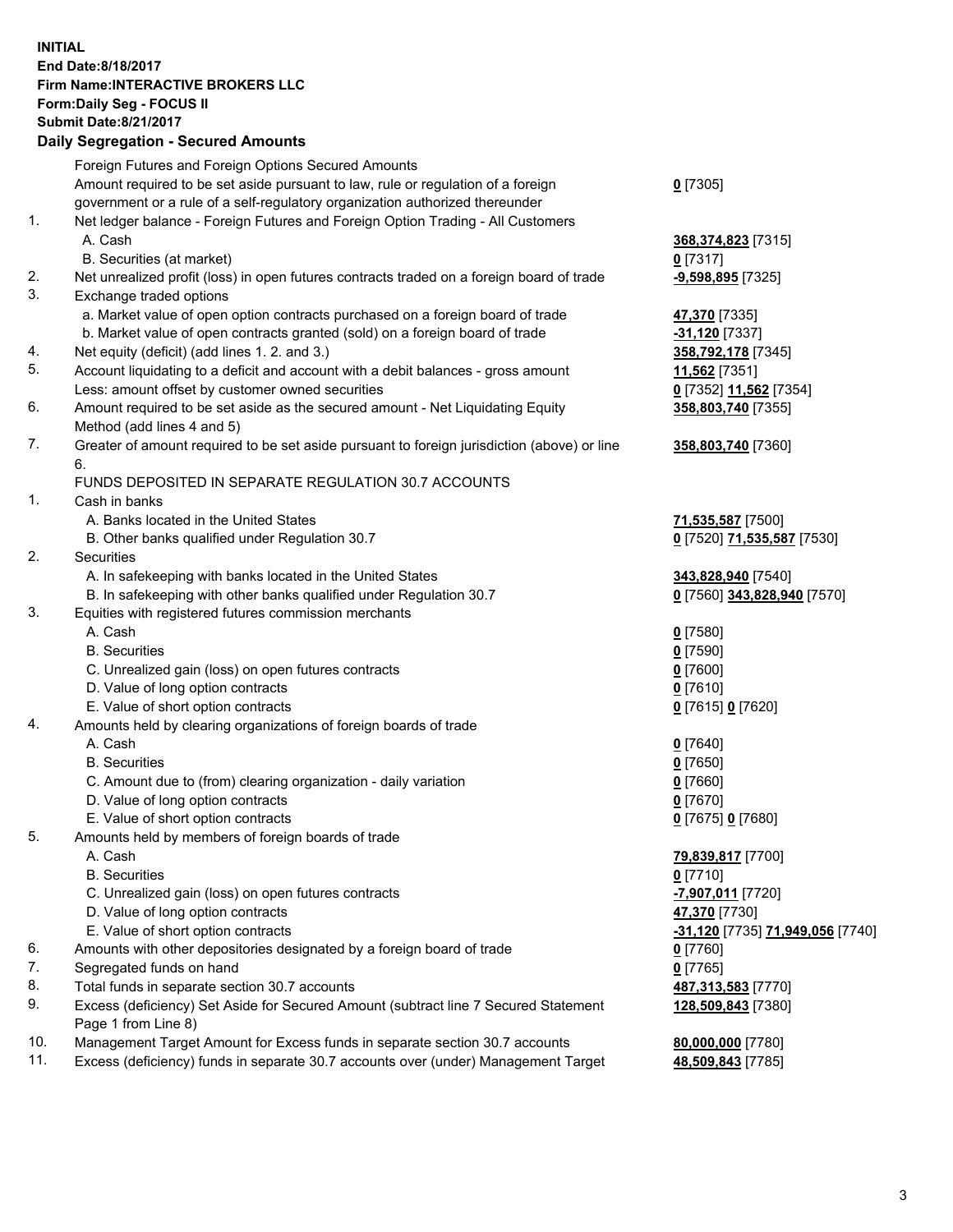**INITIAL End Date:8/18/2017 Firm Name:INTERACTIVE BROKERS LLC Form:Daily Seg - FOCUS II Submit Date:8/21/2017 Daily Segregation - Segregation Statement** SEGREGATION REQUIREMENTS(Section 4d(2) of the CEAct) 1. Net ledger balance A. Cash **4,528,931,548** [7010] B. Securities (at market) **0** [7020] 2. Net unrealized profit (loss) in open futures contracts traded on a contract market **2,304,087** [7030] 3. Exchange traded options A. Add market value of open option contracts purchased on a contract market **219,331,263** [7032] B. Deduct market value of open option contracts granted (sold) on a contract market **-320,941,531** [7033] 4. Net equity (deficit) (add lines 1, 2 and 3) **4,429,625,367** [7040] 5. Accounts liquidating to a deficit and accounts with debit balances - gross amount **215,737** [7045] Less: amount offset by customer securities **0** [7047] **215,737** [7050] 6. Amount required to be segregated (add lines 4 and 5) **4,429,841,104** [7060] FUNDS IN SEGREGATED ACCOUNTS 7. Deposited in segregated funds bank accounts A. Cash **1,063,465,623** [7070] B. Securities representing investments of customers' funds (at market) **2,432,738,705** [7080] C. Securities held for particular customers or option customers in lieu of cash (at market) **0** [7090] 8. Margins on deposit with derivatives clearing organizations of contract markets A. Cash **520,840,604** [7100] B. Securities representing investments of customers' funds (at market) **727,156,274** [7110] C. Securities held for particular customers or option customers in lieu of cash (at market) **0** [7120] 9. Net settlement from (to) derivatives clearing organizations of contract markets **6,636,492** [7130] 10. Exchange traded options A. Value of open long option contracts **219,333,941** [7132] B. Value of open short option contracts **-320,941,357** [7133] 11. Net equities with other FCMs A. Net liquidating equity **0** [7140] B. Securities representing investments of customers' funds (at market) **0** [7160] C. Securities held for particular customers or option customers in lieu of cash (at market) **0** [7170] 12. Segregated funds on hand **0** [7150] 13. Total amount in segregation (add lines 7 through 12) **4,649,230,282** [7180] 14. Excess (deficiency) funds in segregation (subtract line 6 from line 13) **219,389,178** [7190] 15. Management Target Amount for Excess funds in segregation **155,000,000** [7194] **64,389,178** [7198]

16. Excess (deficiency) funds in segregation over (under) Management Target Amount Excess